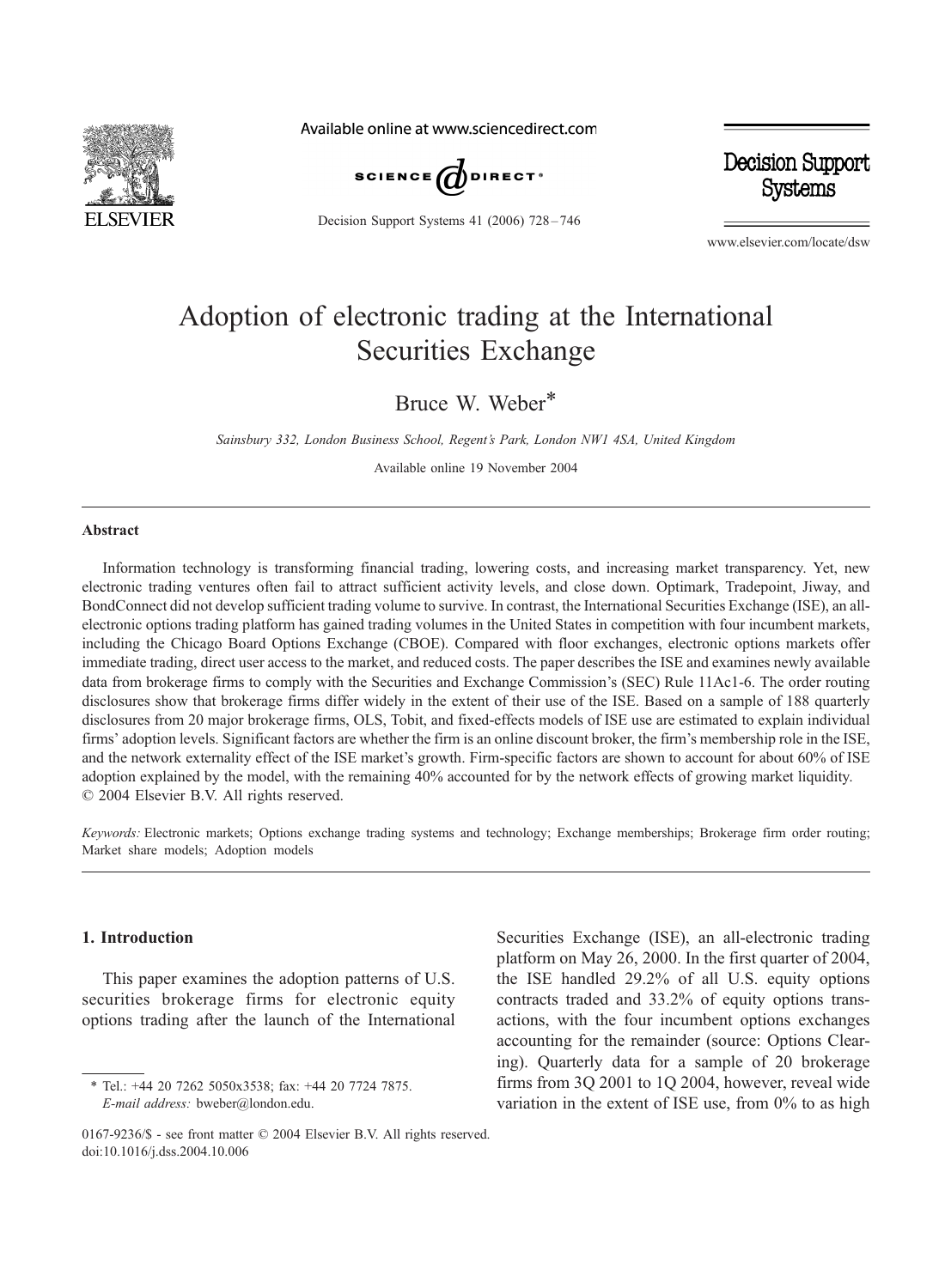as 61% of a firm's options orders in a quarter. Understanding what influences potential users to adopt a new electronic market has research value and practical implications for developers of new trading platforms. We look at how broker-specific and network-effect variables impact ISE use by brokerage firms.

In the United States, the ISE is a competitor of four established floor-based exchanges in Chicago, New York (American Stock Exchange), Philadelphia, and San Francisco (Pacific Exchange). The largest of these, the Chicago Board Options Exchange (CBOE), began operating in 1973, and has a competing market maker structure with a floor trading crowd of 1437 that can provide for price and size improvement, and complex, linked transactions such as spreads and straddles in which several options are purchased and sold simultaneously.

The ISE's electronic market offers first in–first out (FIFO) time priority among orders at a particular price, and initially undercut the trading fees charged by the floor options exchanges. Transactions on the ISE are free to the brokerage firm and its customer. ISE market maker members are charged about 20 cents per contract traded, and the turnaround time on many orders to the ISE is less than 1 s. Before the ISE launch, floor option exchanges were charging fees about 50% higher than the ISE, but have since lowered fees to match those charged by the ISE. Floor orders can take anywhere from 15 s to several minutes to execute and report to the client, depending on the order and market conditions at the time.

At the time of its launch, the prospects for the ISE were unclear. James Marks, an analyst with Credit Suisse First Boston commented in the October 1, 2000 edition of CIO Magazine: "It's a bit of a chicken-and-egg situation for the ISE. To get order flow, they need liquidity-willing buyers and sellers but to get liquidity they need order flow. Better, cheaper, faster won't mean much if they don't get the critical mass of order flow they need to keep their market makers and the brokerages happy." Research into the factors that determine whether an electronic market will succeed is inconclusive. Kambil and Van Heck [\[14\]](#page--1-0) describe the few examples of online financial and commercial B2B markets that have succeeded. The authors contend that success results largely from integrating product transactions with

information and services, such as logistics and payment support, and providing value, not just lower prices, to all market participants. Hendershott [\[13\]](#page--1-0) examines the uneven adoption of electronic financial trading, and uses Electronic Communication Networks (ECNs) for Nasdaq stocks and currency dealing systems as examples of electronic trading successes. Bond markets though remain largely dependent on telephone contact for trading. Barclay et al. [\[1\]](#page--1-0) examine competition between Electronic Communication Networks (ECNs) and Nasdaq market makers for trading, and conclude that multimarket trading offers benefits and that ECNs are not a complete substitute for trading with a traditional market maker.

Well-designed trading automation is beneficial to investors and traders in markets [\[16,17\].](#page--1-0) For example, the introduction of the Nasdaq screen market in 1971 to replace the OTC "pink sheets" led to a reduction of the average bid-ask spread (an important transactions cost in financial markets) in a 174 stock sample to 40.3 cents from 48.7 cents [\[12\].](#page--1-0) The introduction of the SEAQ screen-based market system as part of the London Stock Exchange's 1986 Big Bang market reforms improved the quality of the LSE market [\[4\],](#page--1-0) and played a part in trading volumes increasing from \$280 million a day in 1985, to \$4.1 billion a day in 1994. Comparing SEAQ to the floor, London's electronic market proved to be more open and competitive than the floor market, and led to lower transactions costs for investors. In spite of advantages, however, many new electronic trading platforms fail to attract sufficient market activity to survive.

Researchers have recently identified further opportunities for exploiting IT, and specifically the Internet, for financial trading. Established order routing practices in many brokerage firms, though, can hinder the adoption of the most efficient trading practices, and thus reduce the incentive to introduce trading system innovations. As Fan et al. [\[9\]](#page--1-0) points out "The vertical relationships between the brokers and the market centers adversely affect investors' interest and undermine the competition at the exchange markets. These relationships also reduce the incentive for market centers to innovate to offer more efficient trading services." An obstacle facing a new market, such as the ISE, is how to attract sufficient order flows when many brokers have existing relationships with floor exchanges [\[11\].](#page--1-0)